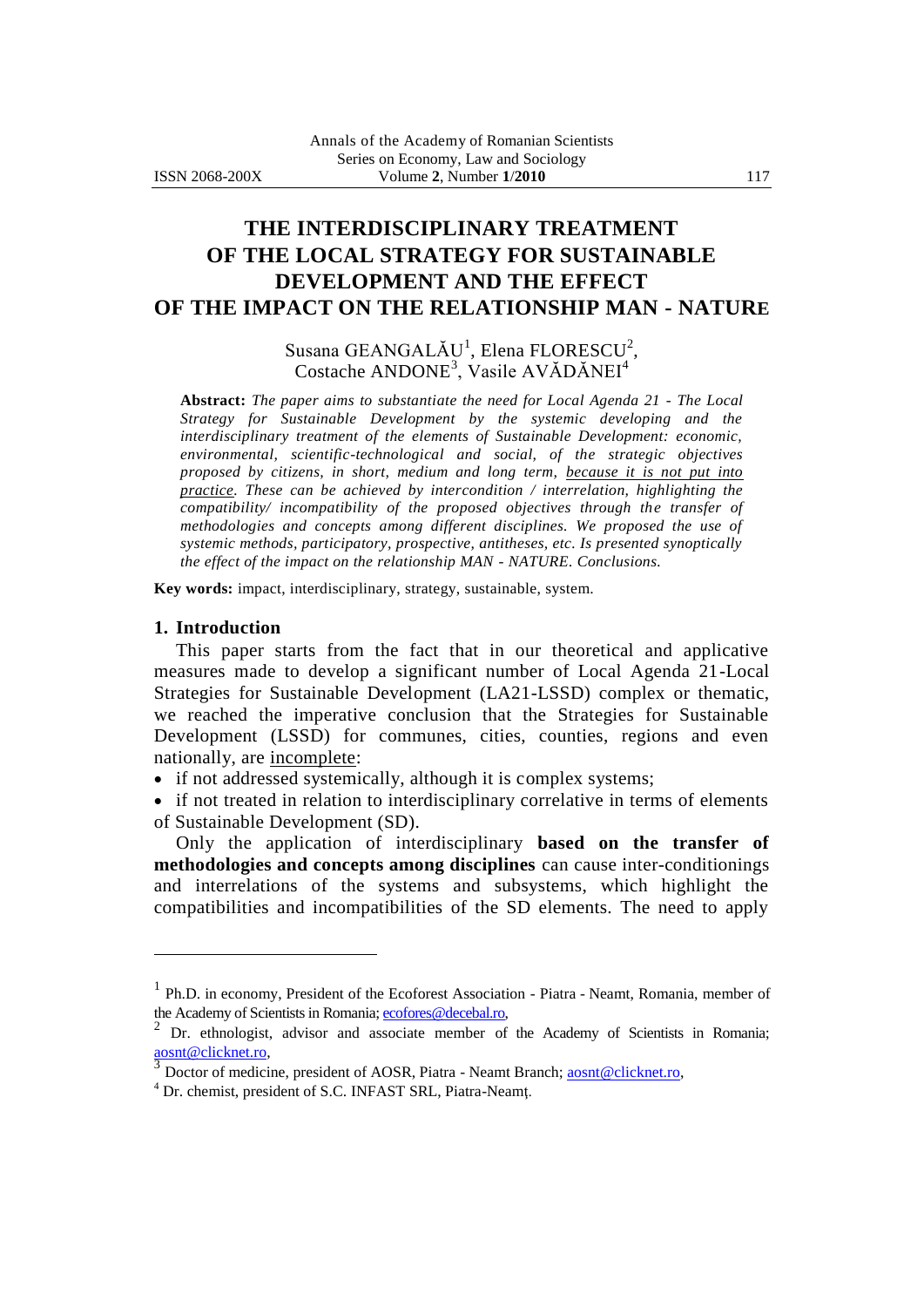interdisciplinary is required by the fact that so far we have not met within national, regional, county and local LSSD systematically addressed and treated in terms of inter-conditionings and interrelations of systems and subsystems, which highlight elements of compatibility and incompatibility SD. Under these circumstances, we noticed that there is a partial, incomplete and not integrated into a system approach, which is reflected, which is reflected, also incomplete on the effects of impact on MEN and NATURE. We believe that, besides the improving of the quality of LSSD content which implemented can predict the limitation up to elimination of the pollution of the nature and the ecological imbalance, they are a new way of thinking, researching and progress in science. Thus it is fulfilled an increase of value, improving the quality of human life in harmony with the quality of Nature and its economy.

#### **2. Systemic approach of LA21-LSSD of local communities**

## **2.1 Introduction to LA21-LSSD issues**

The concept of *Sustainable Development* was introduced for the first time in World Strategy for Conservation<sup>1</sup>, in 1980, by which the development of the society is conceived only under the conditions of judicious conservation of natural resources. The concept of Sustainable Development is based on the idea that a society can be sustainable only under circumstances where both the natural system and the human one are in perfect symbiosis. The United Nations Programme for Development (UNPD) integrates the obtained results and promotes the concept of "*Sustainable Development*" as being based on the fight against poverty, on the creation of working places, the protection of nature, democracy and fairness.

It is known that at the World Conference on Environment and Development in Rio de Janeiro in 1992, there was advanced the LA21 concept, which began to have been applied in our country since 2000 in nine cities, declared "*pilot cities*" and continued for other 40 municipalities by 2009 under the auspices of UNPD.

The LA21-LSSD concept was a novelty in the short, medium and long term development plans. Unlike the known plans/projections applicable in the earlier periods, LA21 is a complex concept, referring to SD, as attributes of the Strategy and to its elements: economic, human, environmental and technological. The elements are mutually interconditioned and interrelated,

 $\overline{a}$ 

<sup>&</sup>lt;sup>1</sup> Developed by the World Conservation Union, World Wildlife Fund and United Nations Environment Programmed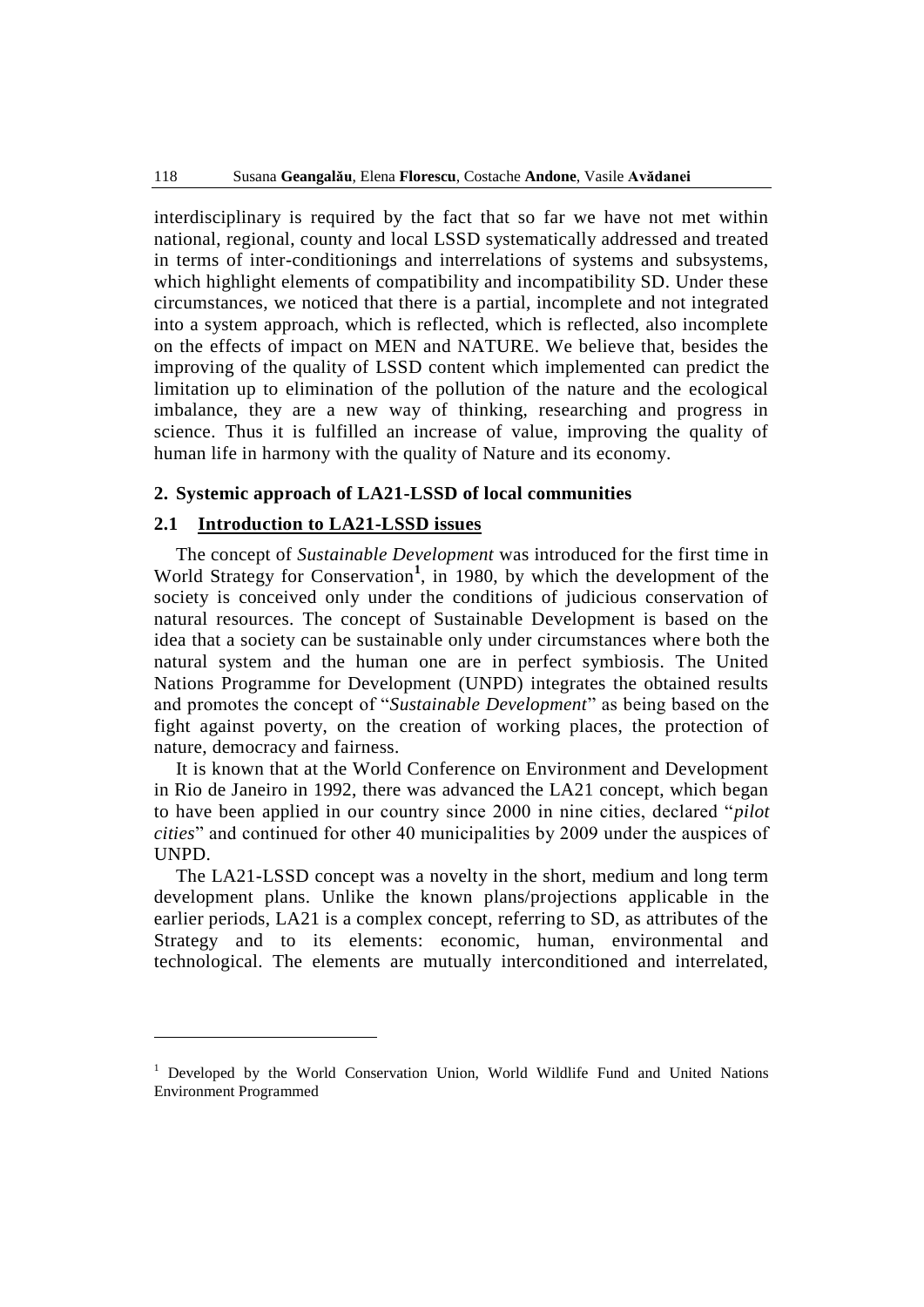contributing to "*Meet the needs of present generations without compro-mising the possibilities of the future generations to meet their own needs"<sup>1</sup>*

## **2.2 The main features of LA21-LSSD**

LA21-LSSD is superior to other forms of previous foresights, by the following features:

 It is designed and specific to 21st century - a century with other technical, socio-economic and conjunctural traits than those of the previous centuries.

 It is accompanied by two inseparable concepts: *Sustainable Development* attributes of LA21-LSSD.

 The significance of these two concepts corresponds to the real and natural needs of the relationship MAN – NATURE, a relationship mankind is facing.

**2. Interdisciplinary - a new way of thinking, research and knowledge in the management of Local Agenda21 - Local Strategy for Sustainable Development**

As noted, interdisciplinary is based on the transfer of methodologies and concepts between disciplines.

## **2.3 The emergence of interdisciplinary**

 $\overline{a}$ 

The concept of interdisciplinary appeared in 1954, as a result of the studies conducted by four researchers on issues of general theoretical systems applicable to more disciplines, aiming at the creation of an interdisciplinary. These four researchers were: Ludwig von Bertalanffy – biologist, Anatol Rapoport – mathematician, USA, Ralph Gerard – physiologist and Kenneth Boulding – economist. The emergence of general theoretic system and of interdisciplinary was determined by:

- The limits of human brain - our organ of thinking - comprehending and perceiving the complexity of the general phenomena;

- The need to deepen the more and more complex problems and phenomena the contemporary sciences as well as the technological, economic and social practice are facing.

A UNESCO document**<sup>2</sup>** sets out four stages of collaboration between different sciences, namely: 1) *multidisciplinary*; 2) *pluridisciplinary*, 3) *interdiscipline* and 4) *trans-disciplinary.* We refer to stage 3), interdisciplinary, defined by UNESCO as a phase superior to multidisciplinary and pluridisciplinary, but a less developed form of communication, coordination

<sup>&</sup>lt;sup>1</sup> SD definition was given in Brundtland Commission report, entitled; Our Common Future; in 1987.

<sup>&</sup>lt;sup>2</sup> 3. Ion Dragan, Preliminary study - a way of thinking and research indispensable for progress in science-Interdisciplinary and human, Publishing House, Bucharest, 1986.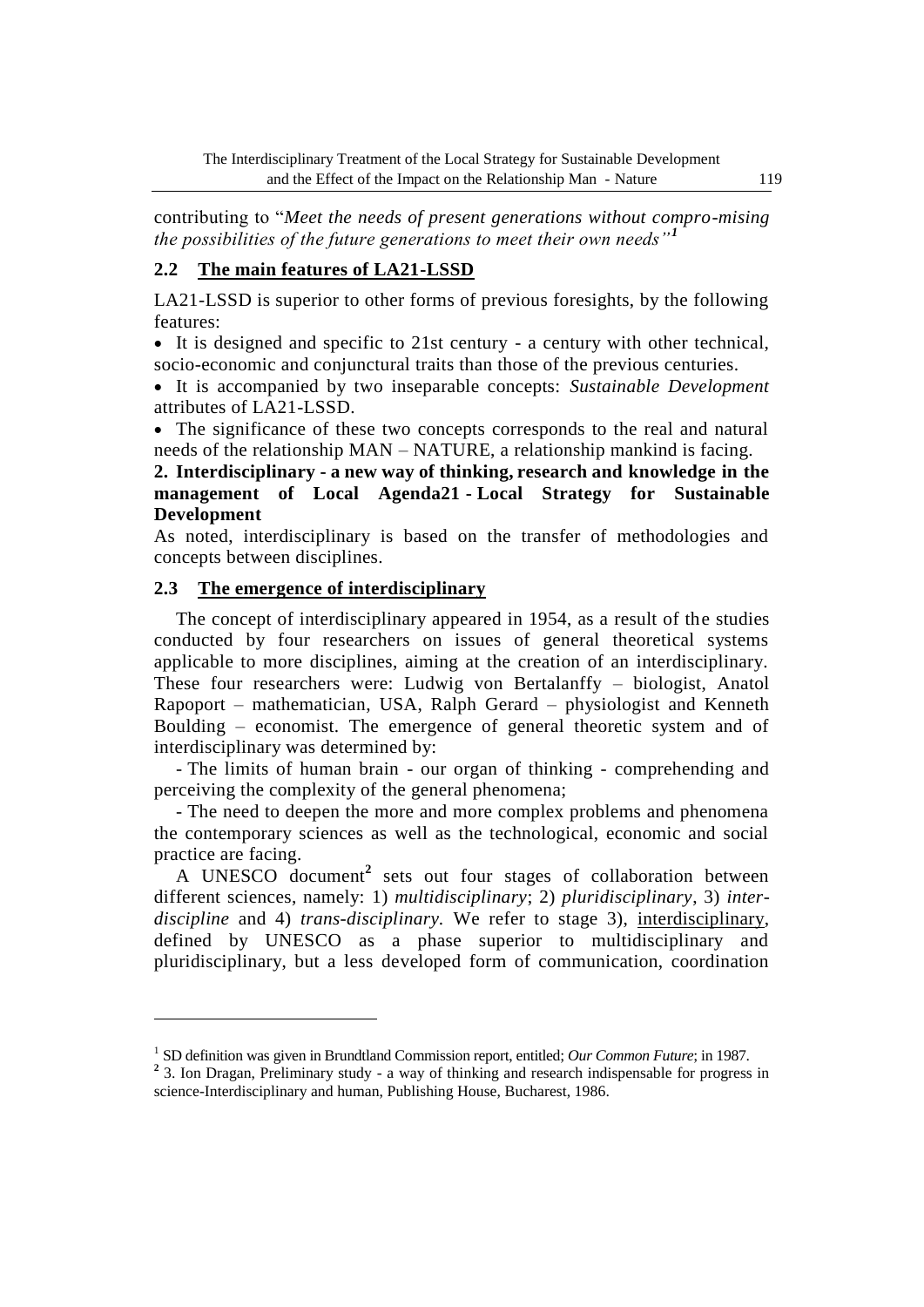and integration of scientific disciplines as compared to trans-disciplinary, which follows it.

Interdisciplinary shall treat concentric complex problems by different disciplines. It is a concept derived from the objective reality of life priorities. The argument pleading for interdisciplinary lies in the fact that the disciplines for which we have been formed do not give us a complete image of the things considered in isolation, but articulating creatively they do their task effectively. One of the most outstanding supporters of interdisciplinary, K.E. Boulding, requires that in the new context of the evolution of the contemporary scientific movement "… *special attention should be paid to the basic disciplines and the cultivation of the existing social disciplines. Specialization and diversification of the social sciences is equivalent to the constitution of true, intellectual and specialized subcultures.*" In this way, the researcher can pass from the disciplinary study to the interdisciplinary methodological approaches, and from these to the renovation of his/her own discipline. In the same context, academician Basarab Nicolescu**<sup>1</sup>** states that *"the interdisciplinary approach abound disciplinary boundaries, but its purpose remains within the disciplinary investigation".*

## **2.4 Why the need for interdisciplinary treatment LA21and LSSD?**

 LA21and LSSD, at the level of local communities, villages, communes, cities, counties, regions and even at the national level are incomplete if they are not addressed and dealt with systematically interdisciplinary treated, from the point of view of inter-conditionings of SD elements: economic, environmental, scientific-technological and social.

 Without an interdisciplinary treatment of interrelation of the systems and subsystems, there cannot be emphasized compatibilities and incompatibilities of SD elements, in order to take decisions regarding the strategic objectives.

 As far as we know, there is not a LSSD so far, to deal with SD interdisciplinary elements, which is reflected in a partial, incomplete and not integrated treatment into a system, with undesirable repercussions of the effects of impact on MAN and NATURE.

 The interdisciplinary treatment raises the quality of LSSD, which implemented can predict limitation/elimination of the pollution of Nature, and Man, avoiding the ecological economic and social lack of balance,

 There can be achieved an increase of value and improve the quality of MAN's life in harmony with the quality of NATURE and its economy.

 $\overline{a}$ 

**<sup>1</sup>** Franco-Romanian philosopher and psychologist, France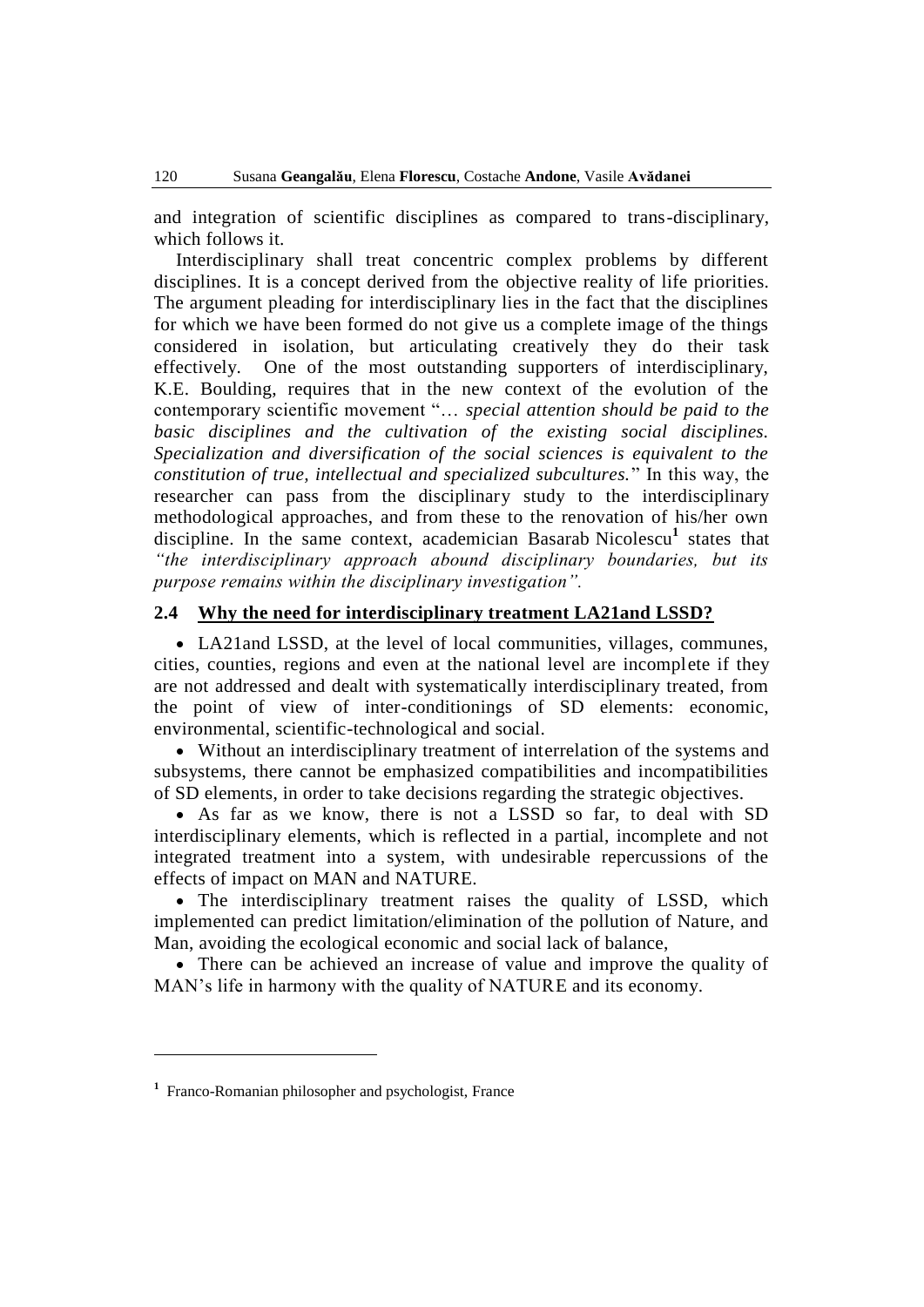• The incorporation of abstract design work, of creative thinking, mental new ideas, the interdisciplinary treatment of LSSD corresponds to the interests of effectiveness and efficiency for the achievement of a scientific good.

• In terms of market value of the practical applications, in over 3,000 public rural administrations in our country, the interdisciplinary treatment of SD is a sine qua non utility of LSSD development.

 We tried to do what others have not done yet., even if the interdisciplinary treatment of LSSD development is imperfect,

 By the interdisciplinary treatment of LSSD, we bring an increase of value to the qualitative and quantitative imperatives of NDP for the years 2007 - 2013, and the National Strategy for Romania's SD Horizons 2013 - 2020 - 2030 as part of the Strategy for Sustainable Development of the European Union.

## **3. LA21-LSSD development methodology**

## **3.1 LSSD systemic approach method**

We considered this method appropriate, considering that LA21-LSSD is a global system with a network of economic, scientific-technological, social elements, which are in a relationship of structural/sector domains, of mutual inter-conditioning and interrelation, forming an organized whole.

The major *objective* of LA21 systemic approach is to harmonize and achieve the *consonance* between the aggregated system and the five elements of SD to highlight the connections of the different components, as structural parts, the role of each of them within the overall process of the system operation as well as the influence of the global system on its elements.

In the paper "*The Law of Entropy and the Economic Process*", the renowned economist Nicolas Georgescu - Roegen, studying the relationship between nature and human species, shows that *"By its nature, the law of entropy itself appears as the most economical of all natural laws".* In the economic meaning, entropy indicates the degree of organization of a system. This is what we want to achieve, too in the way of this research.

So, in relation to the overall system - LA21, systems, sector subsystems, on profile and business objects are the base of a pyramidal hierarchy or rely on it, providing an organized whole, as shown in the following presentation: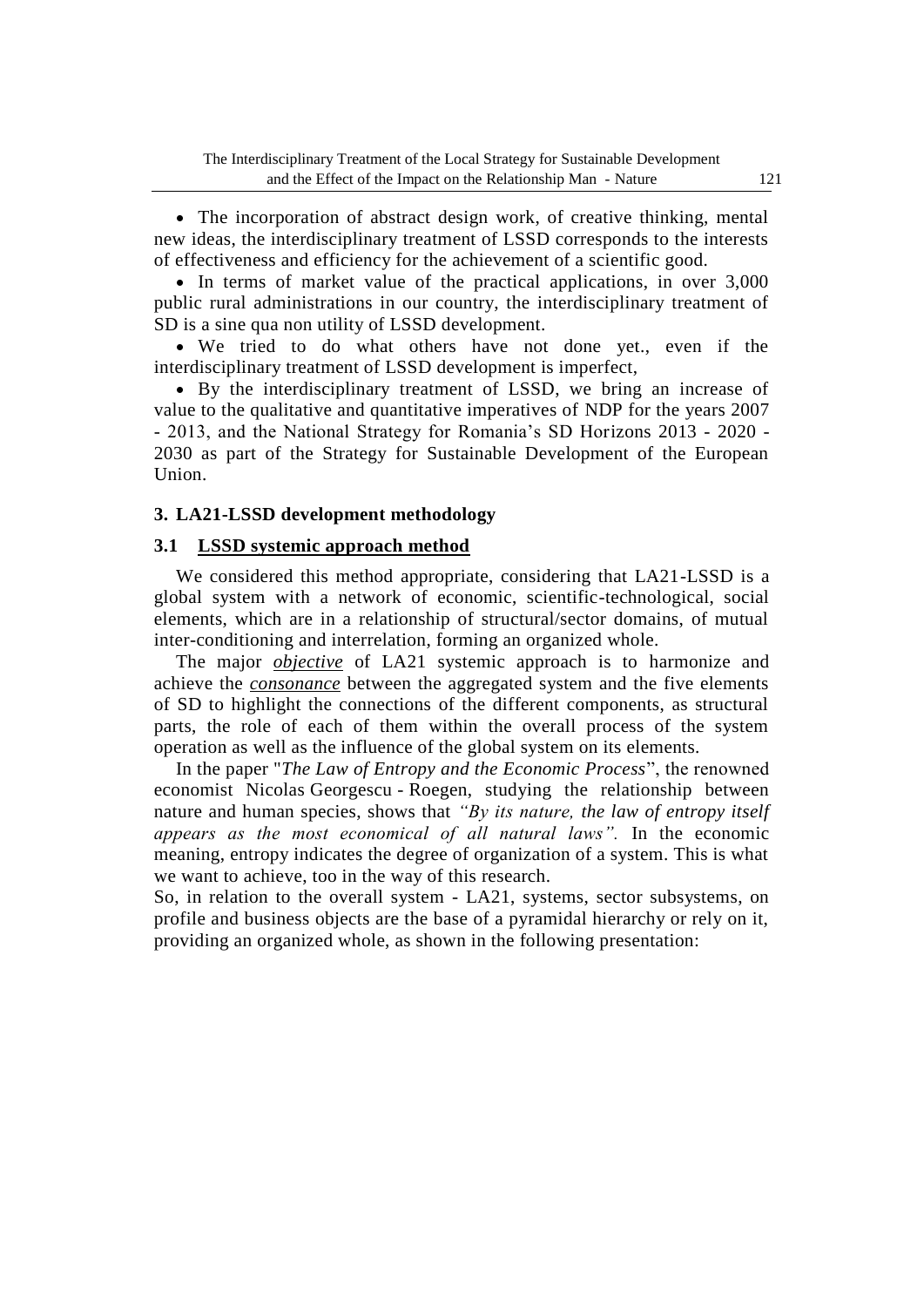

Chart 1. – The Pyramids correspondent to LA21-LSSD systemic approach

By establishing these structures, the authors had in view to make an inventory of all activities carried out within the local community, this being the support of the research object.

## **3.2 Method participatory approach**

Method underlying process leading to democratic social-economic development sustainable. Public Participation is - in the context addressed - the process by which local government, its complementary activities supported by NGOs, open a broad dialogue with civil society, share information and interact in the formulation of proposals for strategic objectives in perspective. Consultation needs arising from nationals.

For this purpose questionnaires were developed for opinion, information, invitations to participate in various activities posted on the villages, leaflets etc. media appearances. They have prepared and put in com-theme uniting citizens of developing Local Agenda 21, the importance of participation in decision-making on sustainable development of the village in the years 2005 to 2010.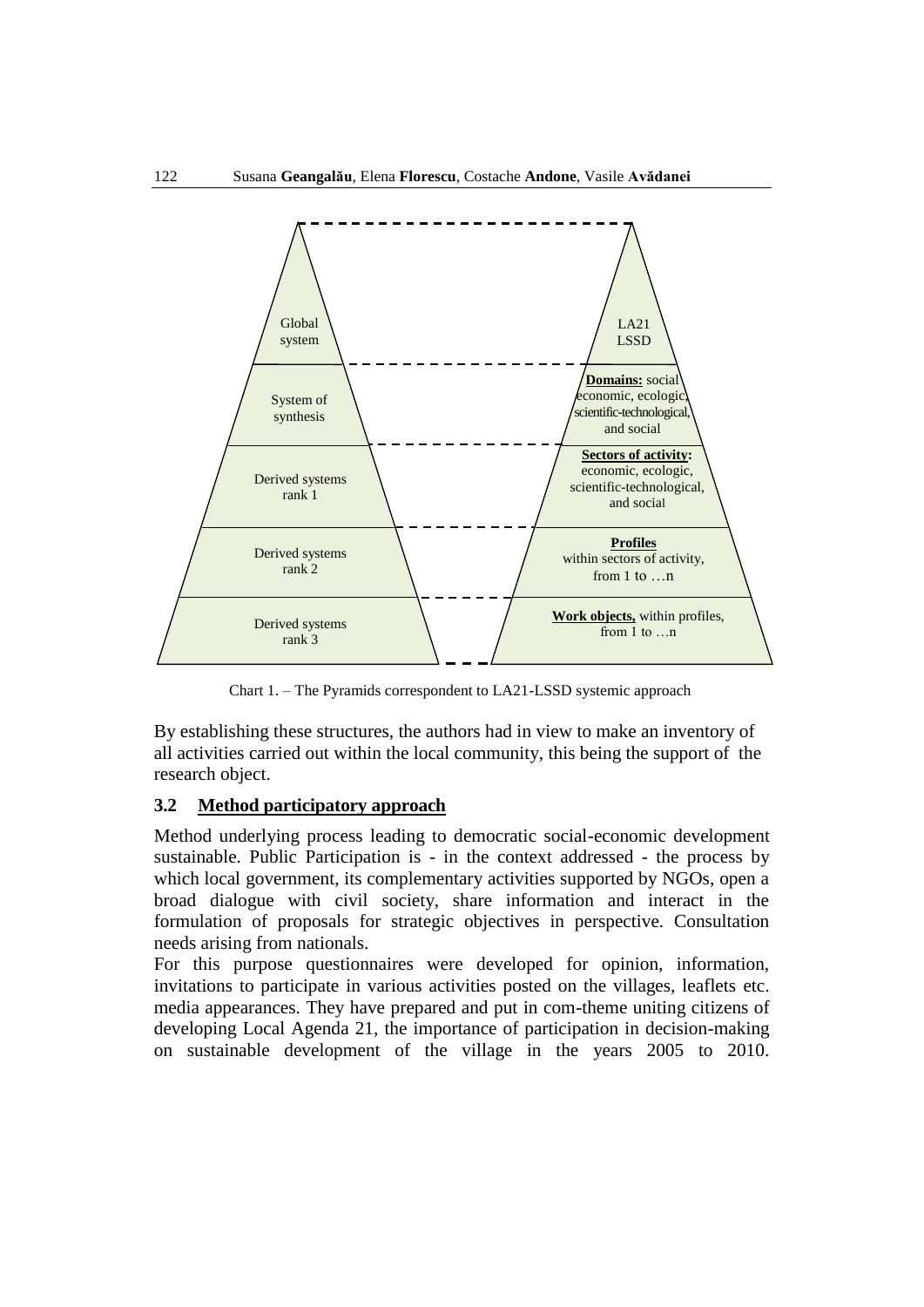It was created as a favorable climate for consultation and participants seemed genuine community interest.

Categories of citizens see: City Council members, civil servants hall operators in production facilities, tourism, trade, services, institutions, professionals from various fields, farms and housewives from three villages, men and women, young adults and elderly.

*Processes of consultation and involvement of citizens in Agenda 21*, the method used participatory approach

- *Formal procedures for public participation*: meetings scheduled with City Council members, with civil servants hall, with established structures and sectors responsible; public debate, opinion surveys, roundtables, symposia, interdisciplinary session on *News and interdisciplinary in the context of sustainable development*; organized by Ecoforest - Neamt, under AOŞR - Piatra Neamt Branch.

- *Non-formal processes of public participation*: consultation with large groups of citizens, carried out joint actions with local council and NGOs, micro-group discussions, meeting non-formal, oral or written proposals received from citizens, lobby - hearing public, influencing people; decision making; informal village leaders use ideas, proposals made by experts to help with proposals based on the questionnaire, the development of Local Agenda 21 - LSSD, using the media, otherwise non-formal participatory approach appropriate.

## **3.3 Method approach foresight, forecasting**

The book "*Broca Brain*" - Carl Sagan noted that "*There is no plan without planning*, *invention without the inventor, serial no criteria, no commitment enthrone him something capable ... without someone to design for ... to reach the goal".*

Prospective method, the authors have done to anticipate the future in the years 2005 - 2010, the economic, environmental, technological, and social infrastructure, and foreshadowed the content, direction and magnitude of likely needs, objectives, resources, etc.

Currently, the local government cannot function on the parameters of progress, only where there is a complex mechanism, such as Local Agenda 21, showing trends and changes in development and prefiguring the future. If the forecast for guidance, information and plan is a decision of the local executive and is binding, the strategic objectives of the plan are part of the forecast approved by council.

## **3.4 Method antithesis**

Antithesis method offers interdisciplinary team to overcome the conflicting arguments, using the dialectic opposition between the two judgments / solutions, thus each embossed compatibility / incompatibility of an activity-to become a strategic objective or SDS.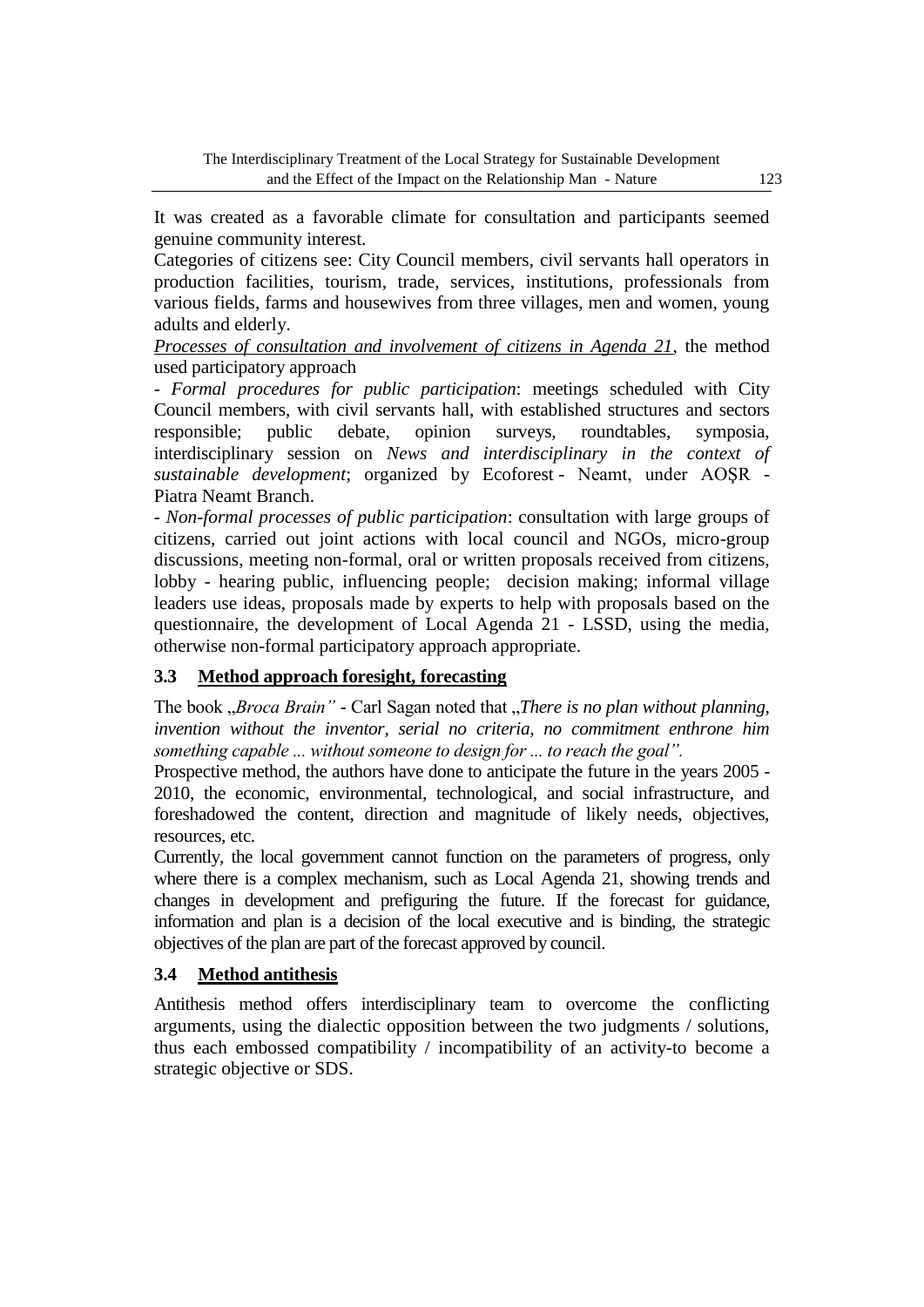Method antithesis, if our research constitutes an intervention method sine qua non, the interdisciplinary treatment of SD elements: economic, environmental, scientifictechnological and social infrastructure.

**4. Effect of impact in relation to MAN** - **NATURE, treated LA21-LSSD under interdisciplinary** report findings from our research we can summarize without exhausting the subject - by the following scheme:

## **ELEMENTS OF SUSTAINABLE DEVELOPMENT AND EFFECT OF TREATED INTERDISCIPLINARY POSITIVE IMPACT ON:**

| <b>ECONOMIC</b>                                                                               | <b>ECOLOGICAL</b>                                                                                                   | <b>SCIENCE -</b><br><b>TECHNOLOGY</b>                                                                        | <b>INFRA-</b><br><b>STRUCTURE</b>                                                          | <b>SOCIAL</b>                                                           |  |  |
|-----------------------------------------------------------------------------------------------|---------------------------------------------------------------------------------------------------------------------|--------------------------------------------------------------------------------------------------------------|--------------------------------------------------------------------------------------------|-------------------------------------------------------------------------|--|--|
| Provides:                                                                                     | Provides:                                                                                                           | Provides:                                                                                                    | Provides:                                                                                  | Provides:                                                               |  |  |
| - local-wood<br>material for<br>production<br>- profit<br>immediate<br>- short term<br>salary | - to air, water,<br>soil and land<br>scope clean<br>- long-term profit<br>- sustainable of<br>forest<br>development | - development of<br>creativity and<br>innovation<br>- product-diversify<br>action<br>- friendly technologies | - upgraded road<br>network<br>- needed means<br>of transport<br>- modern<br>communications | - job creation<br>- professional<br>level rise<br>- welfare<br>- health |  |  |

# H u m a n

#### N a t\_u r e

| <b>ECONOMIC</b>                                                                                                                | <b>ECOLOGICAL</b>                                                                                                                      | <b>STIENCE -</b><br><b>TECHNOLOGY</b>                                                                                                                          | <b>INFRA-</b><br><b>STRUCTURE</b>                                                                                                 | <b>SOCIAL</b>                                                                                      |
|--------------------------------------------------------------------------------------------------------------------------------|----------------------------------------------------------------------------------------------------------------------------------------|----------------------------------------------------------------------------------------------------------------------------------------------------------------|-----------------------------------------------------------------------------------------------------------------------------------|----------------------------------------------------------------------------------------------------|
| Provides:<br>- rational<br>management<br>of renewable<br>forest<br>- financial<br>resources for<br>wages<br>- long-term profit | Provides:<br>- keeping<br>environment<br>clean, sustai-<br>nable forest<br>regeneration<br>- ecological<br>balance<br>long-term profit | Provides:<br>- scientific and<br>technical programs<br>- innovation,<br>operational<br>equip-ment and<br>transport<br>- efficient<br>technologies<br>operating | Provides:<br>- accessibility of<br>forest roads<br>- forest<br>protection<br>works<br>- exploitation of<br>timber and<br>non-wood | Provides:<br>$- jobs$<br>- stabilize<br>youth<br>- health-<br>friendly<br>environment<br>- tourism |

*No schedule. 2 -Comparison between the effects of impact in relation to man and nature*

*We interdisciplinary treatment means only development without sustainable. In this case, the impact effect is negative for both Man and Nature, no longer protected by LA21-LSSD. It has an adverse impact on projected Strategy objectives, with incalculable negative effects on the economy, ecology,*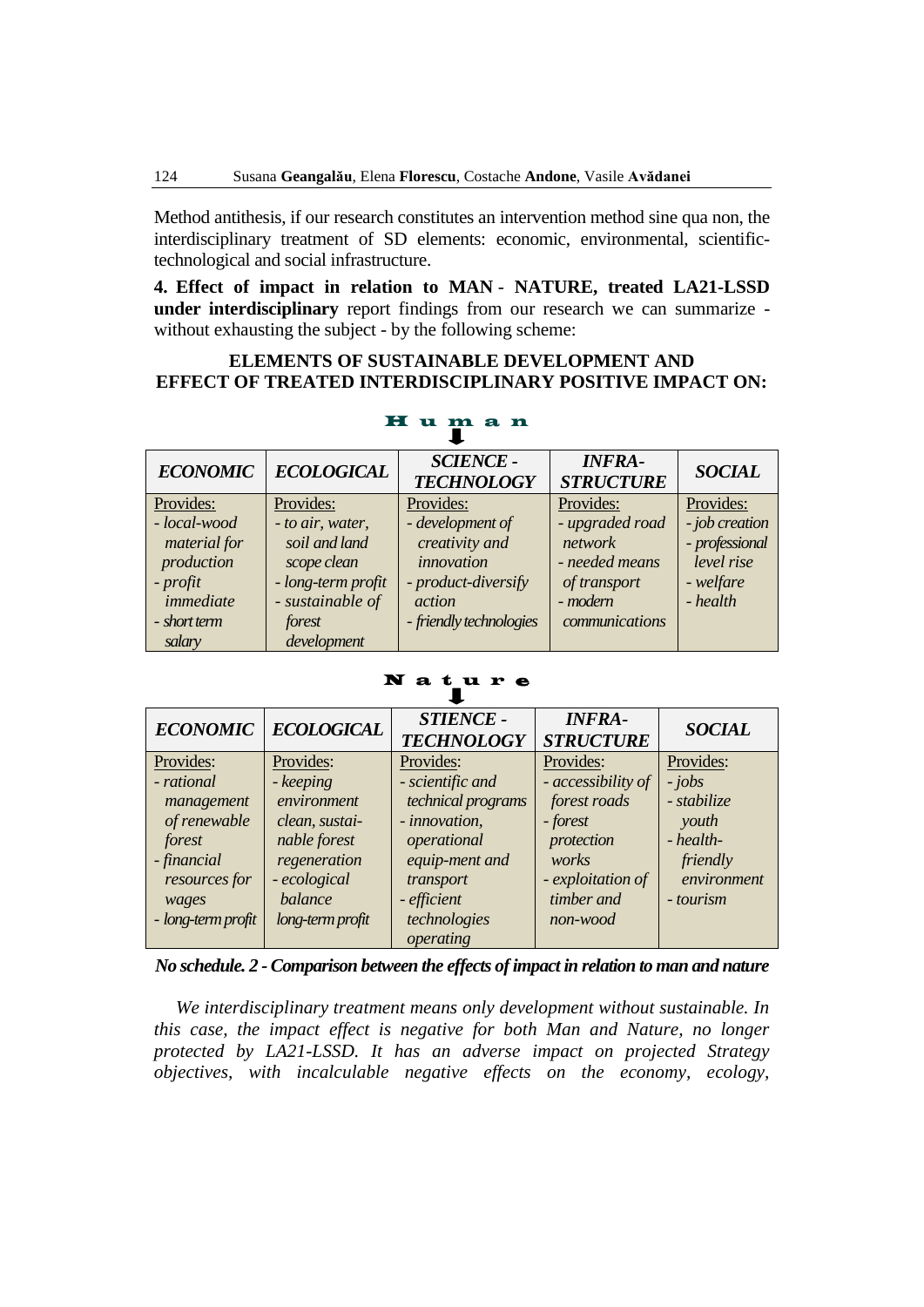*sciencentic-technology, infrastructure and the social for current generations and those who succeed*

## **Conclusions**

The idea started from our research that during bibliographic documentation, I have met treat systemic and interdisciplinary approach goals proposed by citizens, through the SD elements. Basically, we found that the strategies of regional, national and even European Union, strategic objectives, not dealt interdisciplinary sails, but the independent areas. For these reasons, and in finding practical, elaborating on the need to dilute a comprehensive strategy, the authors have done this research for the first time, to address systemic and interdisciplinary treatment of developing LA21-LSSD, a rural village. We believe that only the interdisciplinary application, based on the transfer of methodologies and concepts between disciplines can lead to inter-base systems and subsystems and interrelations investigated. Meanwhile, compatibility and incompatibilities strategic objectives addressed by the method of antithesis, in dealing with SD elements, helps to overcome the conflicting arguments, using the dialectical opposition between two options, which are thus mutually relief.

This will highlight the impact and effect of positive / negative relationship man and nature, with direct influence on quality of life. It is an activity based on knowledge and information and value-added contribution approach 100%. Costs for such a complex work are insignificant in comparison with the effects of medium and long term impact, reported to concrete situations. We believe that this research, as a whole, at an initial stage of preparation, may be a relevant *paradigm* for practitioners.